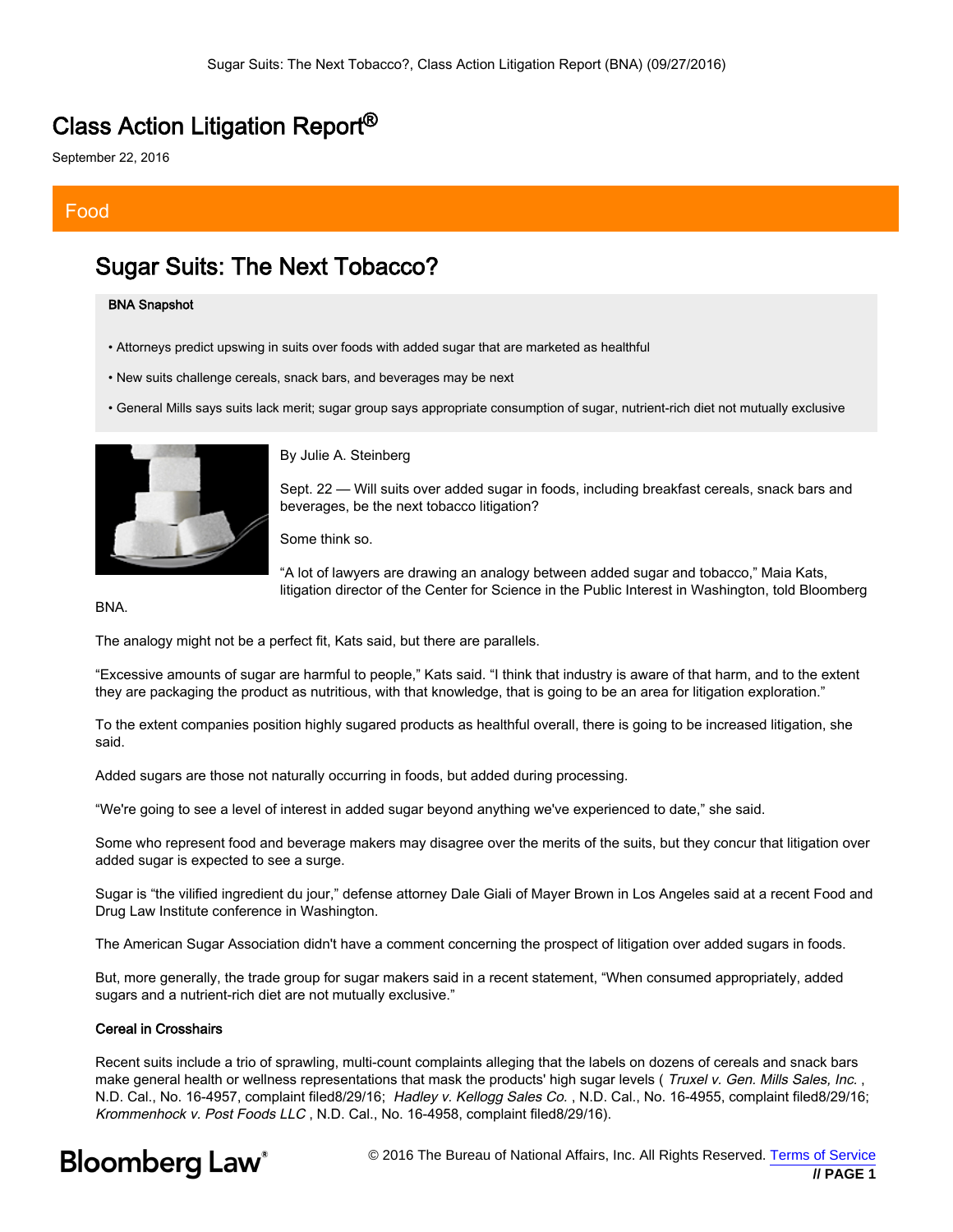The suits name General Mills, Inc., Kellogg Sales Co., and Post LLC as defendants.

And CSPI has filed a would-be class suit of its own against General Mills. The complaint alleges the company's labeling for one line of products in particular—Cheerios Protein cereals— focuses on negligible amounts of extra protein and downplays high amounts of added sugar (*Coe v. Gen. Mills, Inc.*, N.D. Cal., No. 16-5112, amended complaint filed8/24/16).

"If you have products where you have an abundance of imagery on a label of something healthful, and never mention that sugar is a predominant ingredient along with those other ingredients, it is problematic," Kats said.

#### Cereals Defended

General Mills says the cereal litigation lacks merit.

"Cereal has long been established as a nutritious and wholesome way to start the day, and General Mills continues to stand behind the quality of these products and the accuracy of the products' labels," the company said in a statement e-mailed to Bloomberg BNA.

"We are leading the way in increasing consumption of whole grain, and we currently offer 38 cereals with 9 grams of sugar or less per serving, including Cheerios with 1 gram of sugar and Kix, Corn Chex and Fiber One 80 Calorie Honey Squares with 3 grams of sugar," the company said.

"Our consumers have told us they want a variety of choices and we are committed to continuing to deliver what our consumers want."

Representatives of Post and Kellogg couldn't be reached for comment.

#### No Surprise

The recent suits are no surprise, Giali told Bloomberg BNA. Giali represents food and beverage manufacturers but isn't involved in the cereal litigation.

"For a long time, plaintiffs' attorneys and a certain segment of food writers have been bemoaning sugar," he said.

A previous round of sugar litigation focused on the term "evaporated cane juice," which plaintiffs said was a misleading word for "sugar."

The FDA issued a guidance in May that said "evaporated cane juice" should be called sugar on food labels (17 CLASS 588, 6/10/16).

But Giali said, the trio of cereal suits is "a classic example of consumer class action attorneys doing public policy work." And that, he said, is simply something "we don't need."

He also said the sugar content is right there on the package in the nutrition facts panel.

The information is readily accessible for any interested consumer, Giali said.

So why an upswing in litigation now?

Kats said consumers are becoming more interested in their health and in purchasing healthy food.

Labels are changing to capture that market, "but the problem exists because the product is not keeping up with the labeling," she said.

Recent research also supports the finding that added sugar in excessive quantity is linked to obesity, obesity-related diseases like diabetes and cardiovascular disease, and tooth decay, Kats said.

"The science on sugar has become very strong in the last five years, especially with respect to sugar-sweetened beverages," she said.

#### Guidelines Disputed

# **Bloomberg Law**<sup>®</sup>